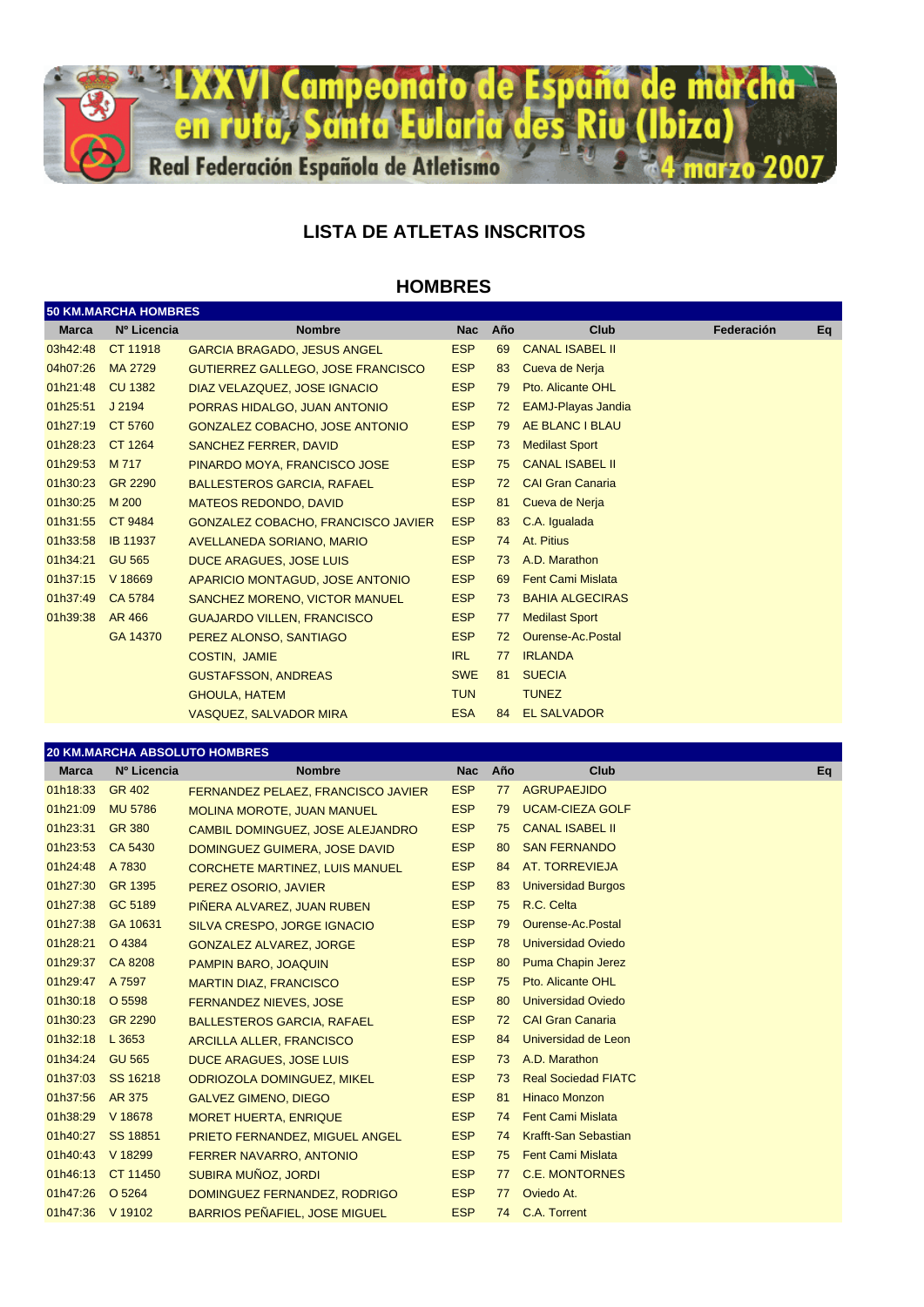| 01h48:05 IB 13719 |                   | <b>JOSE MORA, BERNARDO</b>     | <b>FSP</b> |    | 63 Bellver Siurel O.C. |
|-------------------|-------------------|--------------------------------|------------|----|------------------------|
| 01h48:07 AR 197   |                   | CAMPOS BORDONABA, ADRIAN       | <b>FSP</b> | 84 | Hinaco Monzon          |
|                   | 01h49:39 CT 13500 | <b>GUIRAL GUTIERREZ, JORDI</b> | <b>FSP</b> |    | 66 C.A. Manresa        |
|                   |                   | HEFFERNAN, ROBERT              | IRL.       |    | 78 IRLANDA             |

|                   | <b>20 KM.MARCHA PROMESA HOMBRES</b> |                                |            |         |                            |    |  |  |  |  |
|-------------------|-------------------------------------|--------------------------------|------------|---------|----------------------------|----|--|--|--|--|
|                   | Nº Licencia                         | <b>Nombre</b>                  |            | Nac Año | Club                       | Eq |  |  |  |  |
| 01h22:24          | <b>MU 6883</b>                      | SANCHEZ BERMEJO, BENJAMIN      | <b>ESP</b> | 85      | <b>UCAM-CIEZA GOLF</b>     |    |  |  |  |  |
| 01h30:53 SE 4413  |                                     | <b>JIMENEZ PEREZ, DAVID</b>    | <b>ESP</b> | 85      | Univ. Pais Vasco           |    |  |  |  |  |
| 01h43:35 CT 11555 |                                     | <b>COLLADOS LOPEZ, FERRAN</b>  | <b>ESP</b> | 85      | F.C. Barcelona             |    |  |  |  |  |
|                   | 01h44:05 SS 17782                   | <b>RODRIGUEZ PLATA, HELI</b>   | <b>ESP</b> | 86      | <b>Real Sociedad FIATC</b> |    |  |  |  |  |
| 01h47:27          | GA 13819                            | <b>RIOS REY. JUAN CARLOS</b>   | <b>ESP</b> |         | 85 Ourense-Ac. Postal      |    |  |  |  |  |
| 01h50:08 GA 15261 |                                     | <b>MORALES VELASCO, CARLOS</b> | <b>ESP</b> | 86      | Ourense-Ac.Postal          |    |  |  |  |  |
| 00h48:00 TF 3922  |                                     | RODRIGUEZ PERERA, ENDOR        | <b>ESP</b> | 87      | <b>CAI Gran Canaria</b>    |    |  |  |  |  |
| 00h48:00          | L 3775                              | SOLANA ALVAREZ, JAVIER         | <b>ESP</b> | 86      | Universidad de Leon        |    |  |  |  |  |

|              | <b>10 KM.MARCHA JUNIOR HOMBRES</b> |                                       |            |     |                            |                        |           |
|--------------|------------------------------------|---------------------------------------|------------|-----|----------------------------|------------------------|-----------|
| <b>Marca</b> | Nº Licencia                        | <b>Nombre</b>                         | <b>Nac</b> | Año | Club                       |                        | Eq        |
| 00h47:28     | LZ 302                             | <b>CEDRES DE GANZO, DAILOS</b>        | <b>ESP</b> | 88  | <b>EAMJ-Playas Jandia</b>  |                        |           |
| 00h48:55     | M 1538                             | <b>BARROSO SAEZ, DANIEL</b>           | <b>ESP</b> | 88  | <b>CAP ALCOBENDAS</b>      |                        |           |
| 00h49:17     | S 9339                             | SERNA CABEZA, LUIS ANTONIO            | <b>ESP</b> | 89  | Pto. Alicante OHL          |                        |           |
| 00h50:35     | CT 14702                           | <b>M'SIMAR BEN-OUALID, OUSAMA</b>     | <b>ESP</b> | 89  | <b>C.A.CANOVELLES</b>      |                        |           |
| 00h51:29     | <b>TF 2774</b>                     | RODRIGUEZ RODRIGUEZ, EDUARDO          | <b>ESP</b> | 89  | <b>SC-CAJACANARIAS</b>     |                        |           |
| 00h43:08     | MA 3457                            | SANCHEZ BENITEZ, JOSE MANUEL          | <b>ESP</b> | 88  | <b>Diputacion Cordoba</b>  | <b>ANDALUCIA</b>       | SI        |
| 00h44:56     | CO 1834                            | <b>RUIZ GARCIA, FRANCISCO</b>         | <b>ESP</b> | 88  | <b>Diputacion Cordoba</b>  | <b>ANDALUCIA</b>       | SI        |
| 00h47:38     | GR 2497                            | <b>PUERTAS RUIZ, JOSE</b>             | <b>ESP</b> | 89  | <b>ISS-L'Hospitalet</b>    | <b>ANDALUCIA</b>       | SI        |
| 00h51:45     | CA 8546                            | <b>MARIN PEREZ, ALVARO</b>            | <b>ESP</b> | 89  | <b>SAN FERNANDO</b>        | <b>ANDALUCIA</b>       | SI        |
|              | <b>AR 976</b>                      | <b>VELAZQUEZ BENITO, IGNACIO</b>      | <b>ESP</b> | 89  | Bidezabal A. T.            | <b>ARAGON</b>          | SI        |
|              | <b>CR 3870</b>                     | <b>COZAR TRILLO, LUIS MIGUEL</b>      | <b>ESP</b> | 89  | <b>ATLETISMORAL</b>        | <b>CAS, LA MANCHA</b>  | SI        |
|              | L 4017                             | <b>ROBLES GARCIA, DANIEL</b>          | <b>ESP</b> | 89  | Universidad de Leon        | <b>CAS. Y LEON</b>     | SI        |
|              | CT 14243                           | <b>CEJUDO OLMOS, DAVID</b>            | <b>ESP</b> | 88  | F.C. Barcelona             | <b>CATALUÑA</b>        | SI        |
|              | <b>CS 6444</b>                     | <b>TORLA TENA, LLUIS</b>              | <b>ESP</b> | 89  | Playas de Castellon        | <b>COM. VALENCIANA</b> | <b>SI</b> |
|              | <b>CS 6445</b>                     | <b>TORLA TENA, MANEL</b>              | <b>ESP</b> | 89  | Playas de Castellon        | <b>COM. VALENCIANA</b> | <b>SI</b> |
|              | GA 15580                           | DOMINGUEZ GONZALEZ, FERNANDO          | <b>ESP</b> | 89  | Ourense-Ac.Postal          | <b>GALICIA</b>         | <b>SI</b> |
|              | <b>IB 14014</b>                    | <b>RUESCAS BROADBENT, TINO</b>        | <b>ESP</b> | 88  | <b>Bellver Siurel O.C.</b> | <b>ISLAS BALEARES</b>  | SI        |
|              | M 573                              | <b>BLANCO RODRIGUEZ, MIGUEL ANGEL</b> | <b>ESP</b> | 88  | S.G. Pontevedra            | <b>MADRID</b>          | SI        |
|              | M 1878                             | <b>GANADO ALCOCER, CARLOS</b>         | <b>ESP</b> | 89  | A. A. Moratalaz            | <b>MADRID</b>          | SI        |
|              | M 1519                             | <b>MARTINEZ MEJIA, JOSE LUIS</b>      | <b>ESP</b> | 89  | A. A. Moratalaz            | <b>MADRID</b>          | SI        |
|              | M 685                              | <b>MORENO ORTIZ, JAVIER</b>           | <b>ESP</b> | 89  | <b>SPARTAK GETAFE</b>      | <b>MADRID</b>          | SI        |
| 00h41:41     | <b>MU 7141</b>                     | LOPEZ NICOLAS, MIGUEL ANGEL           | <b>ESP</b> | 88  | <b>UCAM-CIEZA GOLF</b>     | <b>MURCIA</b>          | SI        |
| 00h51:06     | <b>MU 7408</b>                     | <b>AZORIN MARTINEZ, JUAN MIGUEL</b>   | <b>ESP</b> | 88  | <b>UCAM-Cartagena</b>      | <b>MURCIA</b>          | SI        |
|              |                                    | <b>MENDOZA, VICTOR HUGO</b>           | <b>ESA</b> | 88  | <b>EL SALVADOR</b>         |                        |           |
|              |                                    |                                       |            |     |                            |                        |           |

|              | <b>10 KM.MARCHA JUVENIL HOMBRES</b> |                                  |            |     |                             |                       |           |
|--------------|-------------------------------------|----------------------------------|------------|-----|-----------------------------|-----------------------|-----------|
| <b>Marca</b> | Nº Licencia                         | <b>Nombre</b>                    | <b>Nac</b> | Año | <b>Club</b>                 |                       | Eq        |
| 00h25:06     | ZA 2994                             | <b>PASCUAL RUIZ, ANGEL</b>       | <b>ESP</b> | 91  | <b>Vino Toro CajaRural</b>  |                       |           |
| 00h25:39     | M 1518                              | <b>FUERTES GONZALEZ, OSCAR</b>   | <b>ESP</b> | 90  | A.D. Marathon               |                       |           |
| 00h25:55     | O 5213                              | DIAZ NUÑEZ, MIGUEL               | <b>ESP</b> | 90  | <b>ESNOVA GIJON</b>         |                       |           |
| 00h26:39     | L 4043                              | <b>CANOVAS FERNANDEZ, IVAN</b>   | <b>ESP</b> | 90  | <b>C.DE LEON-SPRINT AT.</b> |                       |           |
| 00h47:20     | M 19                                | <b>PALOMA HUERTAS, VICTOR</b>    | <b>ESP</b> | 91  | <b>CAP ALCOBENDAS</b>       |                       |           |
| 00h52:46     | CT 15881                            | ARAGONESES FERNANDEZ, ALEJANDRO  | <b>ESP</b> | 91  | <b>CAI Gran Canaria</b>     |                       |           |
| 00h26:19     | AR 198                              | <b>CAMPOS BORDONABA, DAVID</b>   | <b>ESP</b> | 90  | A.D.A. ZUERA                | <b>ARAGON</b>         | <b>SI</b> |
|              | AR 125                              | <b>BARRIO MARCEN, JESUS</b>      | <b>ESP</b> | 90  | <b>Medilast Sport</b>       | <b>ARAGON</b>         | <b>SI</b> |
|              | AB 1410                             | CAMBRONERO LOPEZ, JOSE MANUEL    | <b>ESP</b> | 90  | AT. ALBACETE                | <b>CAS. LA MANCHA</b> | SI        |
|              | CR 3418                             | CAÑAS VILLAFRANCA, JAIME         | <b>ESP</b> | 90  | AT. CRIPTANA                | CAS. LA MANCHA        | <b>SI</b> |
|              | CR 4072                             | LUCERON VILLACAÑAS, RAFAEL       | <b>ESP</b> | 91  | AT. CRIPTANA                | <b>CAS. LA MANCHA</b> | <b>SI</b> |
|              | <b>BU 2734</b>                      | <b>CASTRILLO GONZALEZ, RUBEN</b> | <b>ESP</b> | 90  | Anta Bodegas FDR            | <b>CAS. Y LEON</b>    | SI        |
|              | SA 4107                             | SILLERO MESONERO, MARIO          | <b>ESP</b> | 90  | CajaRural Salamanca         | <b>CAS. Y LEON</b>    | <b>SI</b> |
|              | ZA 2931                             | <b>VAQUERO HERNANDEZ, MANUEL</b> | <b>ESP</b> | 90  | <b>Vino Toro CajaRural</b>  | <b>CAS, Y LEON</b>    | <b>SI</b> |
|              | CT 15526                            | <b>MARTIN GARCIA, IMANOL</b>     | <b>ESP</b> | 91  | F.C. Barcelona              | <b>CATALUÑA</b>       | <b>SI</b> |
|              | CT 15335                            | <b>SOLER GASPA, ORIOL</b>        | <b>ESP</b> | 90  | C.A. Laietania              | <b>CATALUÑA</b>       | <b>SI</b> |
|              |                                     |                                  |            |     |                             |                       |           |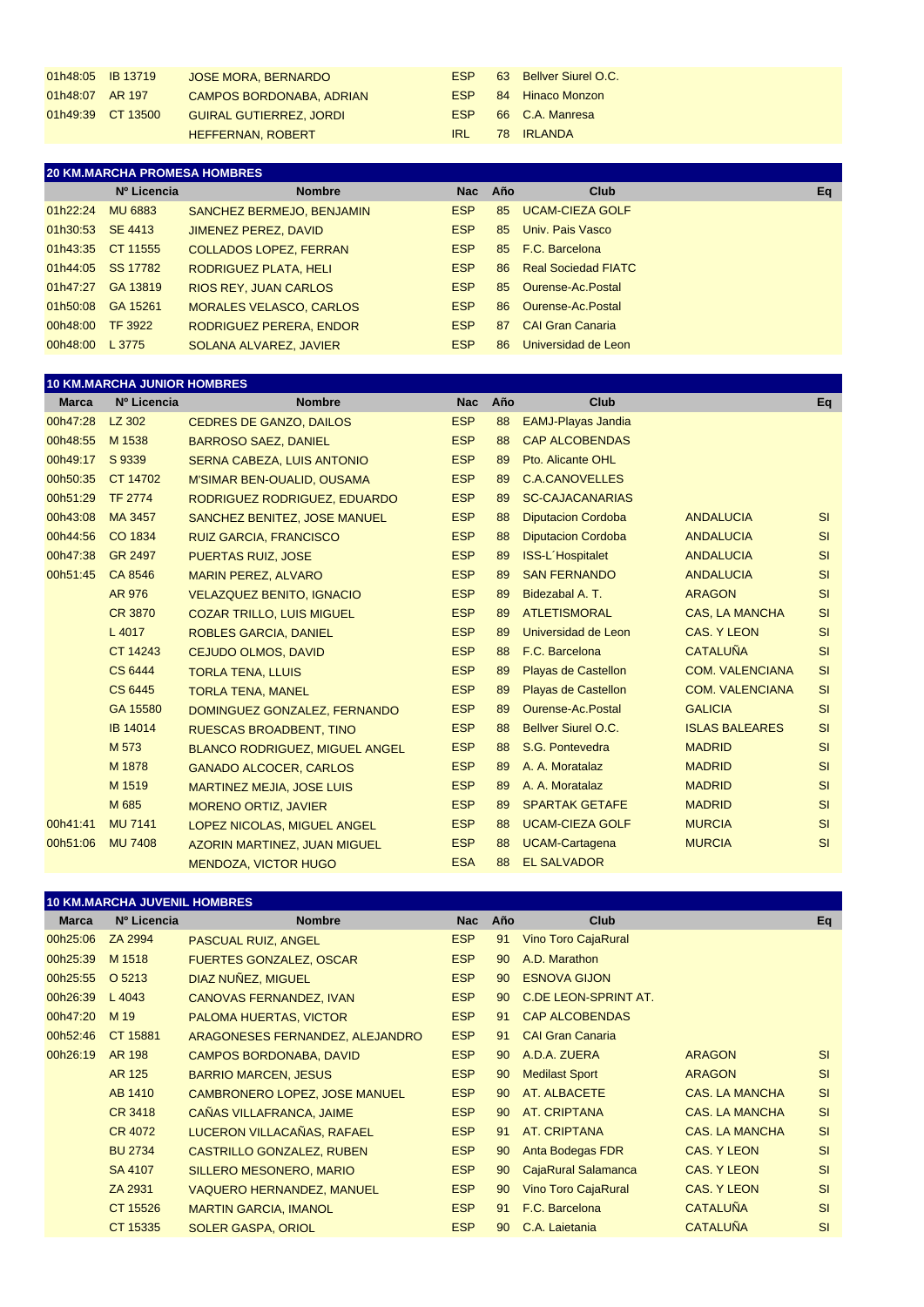|          | CT 15141       | YUSTE MARTINEZ, FRANCISCO       | ESP        | 90 | A.A. Catalunya             | <b>CATALUÑA</b>        | <b>SI</b> |
|----------|----------------|---------------------------------|------------|----|----------------------------|------------------------|-----------|
|          | CS 6738        | SANAHUJA SALVADOR, RAUL         | <b>ESP</b> | 91 | <b>Playas de Castellon</b> | <b>COM. VALENCIANA</b> | <b>SI</b> |
|          | GA 17173       | ABELEDO MANTEIGA, DANIEL        | ESP        | 91 | ATMO, NARON                | <b>GALICIA</b>         | <b>SI</b> |
|          | GA 16781       | <b>GONZALEZ MOSTEIRO, CESAR</b> | <b>FSP</b> | 91 | Ourense-Ac. Postal         | <b>GALICIA</b>         | <b>SI</b> |
|          | GA 17647       | VEIGA ARROJO, DAVID             | <b>ESP</b> | 91 | <b>ESNOVA GIJON</b>        | <b>GALICIA</b>         | <b>SI</b> |
| 00h52:12 | <b>MU 8257</b> | <b>RUIZ SEMITIEL, RUBEN</b>     | <b>ESP</b> | 91 | <b>UCAM-CIEZA GOLF</b>     | <b>MURCIA</b>          | <b>SI</b> |
| 00h52:55 | MU 10030       | VAZQUEZ MUÑOZ, RUBEN            | <b>ESP</b> | 90 | <b>UCAM-CIEZA GOLF</b>     | <b>MURCIA</b>          | <b>SI</b> |
|          |                |                                 |            |    |                            |                        |           |

|              | <b>5 KM.MARCHA CADETE HOMBRES</b> |                                     |            |     |                            |                       |           |  |  |  |
|--------------|-----------------------------------|-------------------------------------|------------|-----|----------------------------|-----------------------|-----------|--|--|--|
| <b>Marca</b> | Nº Licencia                       | <b>Nombre</b>                       | <b>Nac</b> | Año | Club                       |                       | Eq        |  |  |  |
| 25:40:00     | L 4178                            | <b>VILLA GONZALEZ, GUILLERMO</b>    | <b>ESP</b> | 92  | <b>INDEPENDIENTE</b>       |                       |           |  |  |  |
| 25:44:00     | <b>EX 5322</b>                    | BERNAL PARREÑO, PEDRO               | <b>ESP</b> | 92  | <b>ALMENDRALEJO</b>        |                       |           |  |  |  |
| 25:51:00     | ZA 2967                           | <b>GONZALEZ ARNAIZ, JONATHAN</b>    | <b>ESP</b> | 92  | <b>Vino Toro CajaRural</b> |                       |           |  |  |  |
| 21:58        | GR 2560                           | AMEZCUA BALBOA, LUIS ALBERTO        | <b>ESP</b> | 92  | <b>JUVEN, GUADIX</b>       | <b>ANDALUCIA</b>      | SI        |  |  |  |
| 24:38:00     | GR 2846                           | PEDRAZA PARRA, DANIEL               | <b>ESP</b> | 93  | <b>JUVEN. GUADIX</b>       | <b>ANDALUCIA</b>      | SI        |  |  |  |
| 26:10:00     | GR 2715                           | PEREZ OSORIO, LUIS MANUEL           | <b>ESP</b> | 92  | Cueva de Nerja             | <b>ANDALUCIA</b>      | SI        |  |  |  |
| 26:41:00     | GR 2692                           | SANCHEZ REQUENA, ERNESTO            | <b>ESP</b> | 93  | <b>JUVEN. GUADIX</b>       | <b>ANDALUCIA</b>      | SI        |  |  |  |
|              | <b>AR 37</b>                      | <b>ALCAY BAILO, ALVARO</b>          | <b>ESP</b> | 92  | C. N. HELIOS               | <b>ARAGON</b>         | SI        |  |  |  |
|              | AR 1006                           | <b>MOGICA CALLAO, DIEGO</b>         | <b>ESP</b> | 92  | ATMO. EJEA                 | <b>ARAGON</b>         | SI        |  |  |  |
|              | AR 1219                           | <b>VICENTE JIMENEZ, MIGUEL</b>      | <b>ESP</b> | 93  | ATMO. EJEA                 | <b>ARAGON</b>         | SI        |  |  |  |
|              | AB 1287                           | <b>CAMBRONERO LOPEZ, LUIS</b>       | <b>ESP</b> | 93  | AT. ALBACETE               | <b>CAS. LA MANCHA</b> | SI        |  |  |  |
|              | <b>CR 3424</b>                    | LEÑERO QRTEAGA, LORENZO             | <b>ESP</b> | 92  | AT. CRIPTANA               | <b>CAS. LA MANCHA</b> | SI        |  |  |  |
|              | <b>CR 4091</b>                    | <b>MECO ORTIZ, JESUS IGNACIO</b>    | <b>ESP</b> | 93  | <b>AT. CRIPTANA</b>        | <b>CAS. LA MANCHA</b> | SI        |  |  |  |
|              | CR 3431                           | <b>MOLINA PRADO, JONAS</b>          | <b>ESP</b> | 92  | <b>AT. CRIPTANA</b>        | <b>CAS. LA MANCHA</b> | SI        |  |  |  |
|              | CT 15983                          | <b>CABRERA ESTEBAN, MARC</b>        | <b>ESP</b> | 92  | A.A. Catalunya             | <b>CATALUÑA</b>       | SI        |  |  |  |
|              | CT 16532                          | <b>GALIN PONS, ADRIA</b>            | <b>ESP</b> | 93  | <b>AT. SANT CELONI</b>     | <b>CATALUÑA</b>       | SI        |  |  |  |
|              | CT 16923                          | <b>MARTINEZ BALLESTEROS, CARLOS</b> | <b>ESP</b> | 93  | <b>PRATENC A.A.</b>        | <b>CATALUÑA</b>       | SI        |  |  |  |
|              | CT 16888                          | <b>ROCA PRATS, ORIOL</b>            | <b>ESP</b> | 92  | C.A. Laietania             | <b>CATALUÑA</b>       | SI        |  |  |  |
|              | GA 17496                          | <b>COSTAS GÓMEZ, CRISTIÁN</b>       | <b>ESP</b> | 93  | <b>SAMERTOLAMEU</b>        | <b>GALICIA</b>        | SI        |  |  |  |
|              | GA 17664                          | LOPEZ REBOIRO, ANTONIO              | <b>ESP</b> | 93  | S.FERNANDO LUC.            | <b>GALICIA</b>        | SI        |  |  |  |
|              | GA 17480                          | MENDIÑA GUTIERREZ, ANGEL            | <b>ESP</b> | 93  | <b>VILA DE CANGAS</b>      | <b>GALICIA</b>        | SI        |  |  |  |
|              | GA 19003                          | PEREIRA PEREZ, ARMANDO              | <b>ESP</b> | 93  | AG. VIGUESA AT.            | <b>GALICIA</b>        | SI        |  |  |  |
| 30:59:00     | <b>IB 15047</b>                   | <b>FERRER LOPEZ, JOSE SERGIO</b>    | <b>ESP</b> | 92  | <b>INDEPENDIENTE</b>       | <b>ISLAS BALEARES</b> | SI        |  |  |  |
| 31:23:00     | <b>IB 15043</b>                   | <b>TORRES ORTEGA, BRUNO</b>         | <b>ESP</b> | 93  | <b>INDEPENDIENTE</b>       | <b>ISLAS BALEARES</b> | SI        |  |  |  |
| 33:01:00     | IB 15045                          | <b>RUESCAS BROADBENT, LUIS</b>      | <b>ESP</b> | 92  | <b>INDEPENDIENTE</b>       | <b>ISLAS BALEARES</b> | SI        |  |  |  |
| 37:46:00     | <b>IB 15042</b>                   | <b>FAJARDO TOMAS, ANTONIO</b>       | <b>ESP</b> | 93  | <b>INDEPENDIENTE</b>       | <b>ISLAS BALEARES</b> | <b>SI</b> |  |  |  |

|              |                 | <b>10 KM.MARCHA VETERANOS HOMBRES</b>     |            |     |                             |           |    |
|--------------|-----------------|-------------------------------------------|------------|-----|-----------------------------|-----------|----|
| <b>Marca</b> | Nº Licencia     | <b>Nombre</b>                             | <b>Nac</b> | Año | <b>Club</b>                 | Categoría | Eq |
| 00h50:06     | GC 5340         | FERNANDEZ ALVAREZ, JOSE OSVALDO           | <b>ESP</b> | 72  | <b>VATIM Gran Canaria</b>   | $M-35$    |    |
| 00h58:33     | M 880           | <b>FERNANDEZ REVILLA, MARIO</b>           | <b>ESP</b> | 68  | <b>SPARTAK GETAFE</b>       | $M-35$    |    |
| 00h52:41     | M 2857          | FERNANDEZ RODRIGUEZ, FRANCISCO JAVIEI ESP |            | 67  | A.D. Marathon               | $M-35$    |    |
| 00h50:12     | CT 2136         | <b>GARCIA GALLARDO, RAFAEL ANGEL</b>      | <b>ESP</b> | 69  | C.A. Laietania              | $M-35$    |    |
| 00h46:18     | <b>TF 69</b>    | LABRADOR SANABRIA, BASILIO                | <b>ESP</b> | 67  | <b>TenerifeCajaCanarias</b> | $M-35$    |    |
| 00h52:08     | <b>MU 4465</b>  | <b>RIZO ABRIL, CRISTOBAL</b>              | <b>ESP</b> | 70  | <b>UCAM-CIEZA GOLF</b>      | $M-35$    |    |
| 00h48:41     | A 7212          | <b>SERNA LORENTE, JOSE</b>                | <b>ESP</b> | 67  | Pto. Alicante OHL           | $M-35$    |    |
| 00h24:02     | CT 3918         | <b>BALLESTEROS SIMON, JORDI</b>           | <b>ESP</b> | 63  | <b>CORNELLA AT.</b>         | $M-40$    |    |
| 00h52:48     | <b>TF 5708</b>  | CABRERA ARMAS, VALENTIN JUAN              | <b>ESP</b> | 63  | <b>CEAT-CajaCanarias</b>    | $M-40$    |    |
| 00h58:51     | CS 6938         | <b>MELIA YUSTE, RUBEN JORGE</b>           | <b>ESP</b> | 63  | Playas de Castellon         | $M-40$    |    |
| 00h51:26     | CT 16639        | <b>RUIZ RUBIO, FAUSTINO</b>               | <b>ESP</b> | 65  | <b>C.A. CALELLA</b>         | $M-40$    |    |
| 00h50:33     | GA 12464        | <b>TREUS PAMPIN, MANUEL</b>               | <b>ESP</b> | 66  | S.G. Pontevedra             | $M-40$    |    |
|              | CT 14283        | <b>ABADIAS PALACIN. LUIS</b>              | <b>ESP</b> | 59  | <b>Hinaco Monzon</b>        | $M-45$    |    |
|              | CT 9720         | ANDRES LARREN, IGNACIO ANGEL              | <b>ESP</b> | 58  | <b>C.A. NOU BARRIS</b>      | $M-45$    |    |
|              | CT 16893        | <b>LAGUNA PES, MIGUEL</b>                 | <b>ESP</b> | 59  | <b>AT. AMISTAT</b>          | $M-45$    |    |
|              | CT-14691        | LOPEZ JIMENEZ, RAFAEL                     | <b>ESP</b> | 60  | <b>U.A. BARBERA</b>         | $M-45$    |    |
|              | CT-12275        | LLOPART RODRIGUEZ, JOAN                   | <b>ESP</b> | 59  | <b>U.A. RUBI</b>            | $M-45$    |    |
|              | <b>CT 1774</b>  | <b>MARIN LEBRERO, ANDRES</b>              | <b>ESP</b> | 61  | Decation Kondy              | $M-45$    |    |
| 00h55:40     | M 900           | <b>MORENO MATE, JAVIER</b>                | <b>ESP</b> | 57  | <b>SPARTAK GETAFE</b>       | $M-45$    |    |
|              | <b>IB 13828</b> | AMOROS MORALES, EDUARDO                   | <b>ESP</b> | 54  | AT. AMISTAT                 | $M-50$    |    |
|              | CT 15506        | <b>COLLADOS COLLADOS, FRANCISCO</b>       | <b>ESP</b> | 56  | <b>U.G.A. BADALONA</b>      | $M-50$    |    |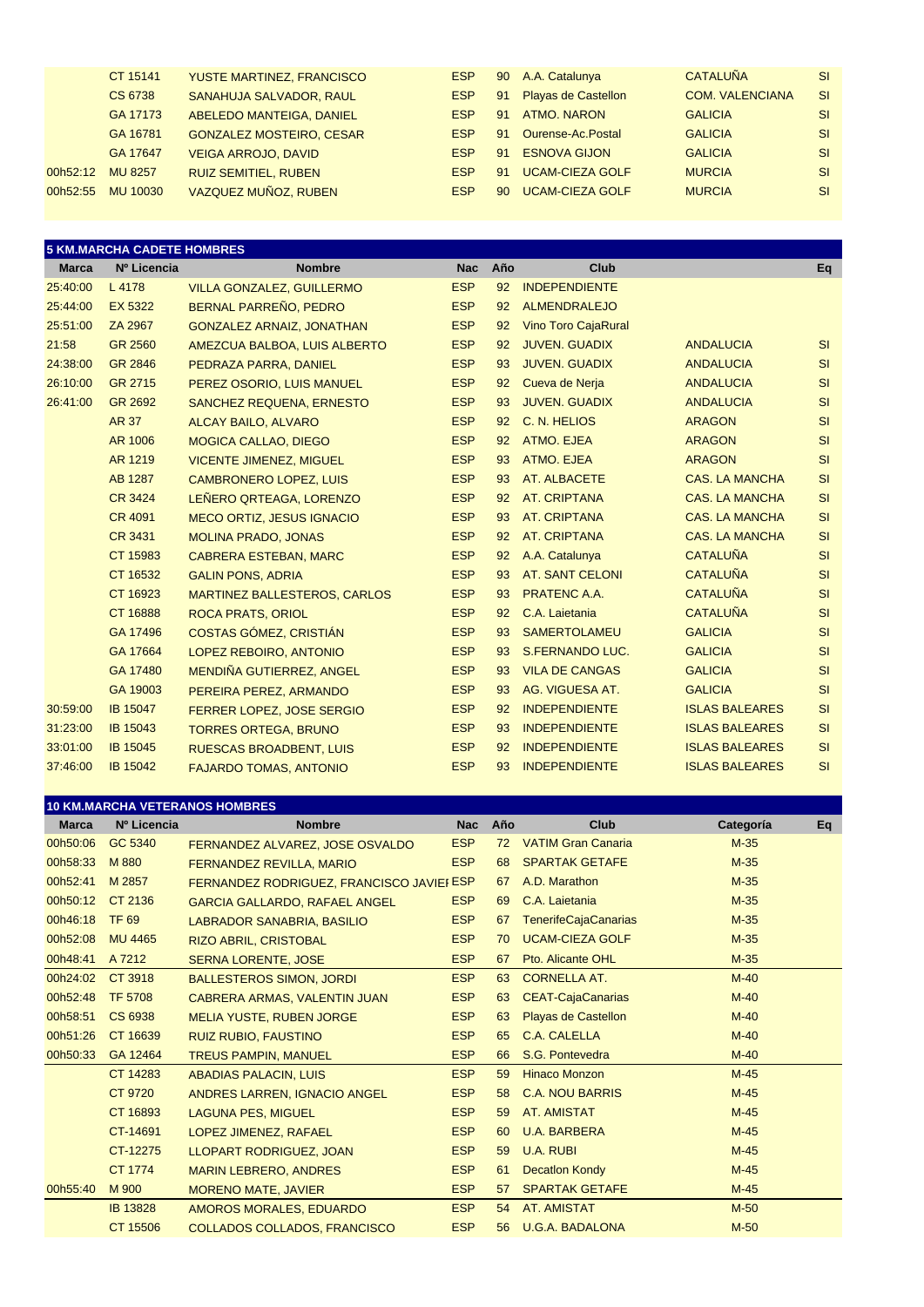| 00h54:06        | CT 14887 | <b>LLOPART RIBAS, JORDI</b>     | <b>ESP</b> | 52 <sub>2</sub> | C.A. CALELLA             | $M-50$ |
|-----------------|----------|---------------------------------|------------|-----------------|--------------------------|--------|
|                 | CT-972   | <b>MELO VALS, IGNASI</b>        | <b>ESP</b> |                 | 52 U.A. RUBI             | $M-50$ |
| 00h59:59        | MU 4626  | LOPEZ BUENDIA, MANUEL           | <b>ESP</b> | 51              | <b>UCAM-CIEZA GOLF</b>   | $M-55$ |
|                 | CT 2353  | <b>ORRIOLS VERGES, JOSE</b>     | <b>ESP</b> | 50              | J.A. Sabadell            | $M-55$ |
| 01h08:26        | A 9066   | <b>VINAGRE BARRIGA, LUCIANO</b> | <b>ESP</b> | 49              | ATMO.MILLENNIUM          | $M-55$ |
| 00h57:19 O 4222 |          | <b>AREA DIEGO, RAFAEL</b>       | <b>ESP</b> | 49              | C.A. OCLE                | $M-55$ |
|                 | CT 2354  | <b>VINUESA MENDEZ, JOSEP</b>    | <b>ESP</b> | 48              | J.A. Sabadell            | $M-55$ |
| 01h02:45        | GC 5188  | ALMEIDA CASTELLANO, JOSE JUAN   | <b>ESP</b> | 46              | <b>CEAT-CajaCanarias</b> | $M-60$ |
|                 | GA 757   | AGUILAR GONZALEZ, DANIEL        | <b>ESP</b> | 44              | <b>EGOVARROS VIV.</b>    | $M-60$ |
| 00h58:30        | SS 09024 | ARNAIZ VELASCO, FRANCISCO       | <b>ESP</b> | 43              | <b>ZUMEATARRA</b>        | $M-60$ |

# **MUJERES**

|                 |             | ZU KM. MARCHA ABSOLUTO MUJERES              |            |     |                             |    |
|-----------------|-------------|---------------------------------------------|------------|-----|-----------------------------|----|
| <b>Marca</b>    | Nº Licencia | <b>Nombre</b>                               | <b>Nac</b> | Año | <b>Club</b>                 | Eq |
| 01h31:45        | CT 3705     | <b>VASCO GALLARDO, MARIA</b>                | <b>ESP</b> | 75  | AE BLANC I BLAU             |    |
| 01h34:05        | CT 16654    | <b>MILUSAUSKAITE, SONATA</b>                | <b>LTU</b> | 73  | F.C. Barcelona              |    |
| 01h34:53        | CT 8487     | PASCUAL RODRIGUEZ, BEATRIZ                  | <b>ESP</b> | 82  | Valencia Terra i Mar        |    |
| 01h34:53        | AR 787      | POVES NOVELLA, MARIA JOSE                   | <b>ESP</b> | 78  | Scorpio71-Mondo             |    |
| 01h37:30        | AR 413      | <b>GARGALLO GRACIA, MARIA TERESA</b>        | <b>ESP</b> | 69  | Scorpio71-Mondo             |    |
| 01h38:18        | TF 164      | LINARES HERNANDEZ, TERESA DE JESUS          | <b>ESP</b> | 69  | <b>TenerifeCajaCanarias</b> |    |
| 01h38:42 TF 548 |             | PEREZ BELLOCH, MARIA ISABEL                 | <b>ESP</b> | 79  | <b>TenerifeCajaCanarias</b> |    |
| 01h40:12        | CA 6029     | PINEDO GONZALEZ, AINHOA                     | <b>ESP</b> | 83  | Univ. Salamanca             |    |
| 01h51:41        | $V$ 18354   | <b>CORTES GARCIA, ANA</b>                   | <b>ESP</b> | 78  | <b>Krafft-San Sebastian</b> |    |
| 01h51:48        | GA 14209    | <b>LUACES BARRIL, LORENA</b>                | <b>ESP</b> | 84  | Ourense-Ac.Postal           |    |
| 01h54:15        | A 9400      | <b>MARCOS VALERO, MARIA DOLORES</b>         | <b>ESP</b> | 79  | ATMO.MILLENNIUM             |    |
| 01h56:23        | CT 15503    | <b>ROBLES RUS, CARME</b>                    | <b>ESP</b> | 71  | C.A. Manresa                |    |
| 01h57:54        | L 4159      | <b>COLOMO DIEZ, VERONICA</b>                | <b>ESP</b> | 81  | Universidad de Leon         |    |
| 00h50:29        | GA 12420    | <b>BONE LOPEZ, CARMEN</b>                   | <b>ESP</b> | 80  | Pto. Alicante OHL           |    |
| 00h52:26        | M 1316      | <b>SANTESMASES MONTALBAN, ISABEL</b>        | <b>ESP</b> | 83  | Univ. Salamanca             |    |
| 00h53:46        | V 15555     | <b>GUARDIOLA GUERRERO, MARIA JOSE</b>       | <b>ESP</b> | 76  | <b>Tossal Silla Alacant</b> |    |
| 00h55:26        | O 1138      | <b>GARCIA PALLERO, MARIA DE LOS ANGELES</b> | <b>ESP</b> | 83  | Universidad Oviedo          |    |

### **20 KM. MARCHA PROMESA MUJERES**

**20 KM. MARCHA ABSOLUTO MUJERES**

| <b>Marca</b> | Nº Licencia       | <b>Nombre</b>                       |            | Nac Año | Club                 | Eq |
|--------------|-------------------|-------------------------------------|------------|---------|----------------------|----|
|              | 01h52:40 GA 15207 | <b>GANDOY LOPEZ, EUGENIA</b>        | ESP        | 87      | Ourense-Ac.Postal    |    |
| 00h47:28     | GA 13823          | <b>IGLESIAS GONZALEZ, EVA MARIA</b> | <b>ESP</b> | 85      | Bidezabal A. T.      |    |
| 00h51:09     | TO 3218           | <b>PAVON LOPEZ, ELENA</b>           | <b>ESP</b> | 87      | A.D. Marathon        |    |
| 00h52:26     | M 55              | DIAZ VELAZQUEZ, ELENA               | <b>ESP</b> |         | 85 Puma Chapin Jerez |    |
| 00h53:33     | M 2307            | <b>VITON GONZALEZ, LORETO</b>       | <b>ESP</b> | 86      | A.D. Marathon        |    |
| 00h56:59     | CR 3323           | LOPEZ REILLO, MARIA JOSE            | <b>ESP</b> | 86      | <b>VEGAVAL PLATA</b> |    |
| 01h35:39     |                   | <b>COLINDRES, VERONICA ABIGAIL</b>  | <b>ESA</b> | 86      | <b>EL SALVADOR</b>   |    |

## **10 KM.MARCHA JUNIOR MUJERES**

| <b>Marca</b> | Nº Licencia    | <b>Nombre</b>                         | <b>Nac</b> | Año | Club                        |                       | Eq        |
|--------------|----------------|---------------------------------------|------------|-----|-----------------------------|-----------------------|-----------|
| 00h27:24     | CT 15538       | <b>MULERO CAMPOY, MARTA</b>           | <b>ESP</b> | 89  | <b>ISS-L'Hospitalet</b>     |                       |           |
| 00h54:54     | O 5634         | <b>MAGADAN FERRERO, CARLA</b>         | <b>ESP</b> | 89  | Oviedo At.                  |                       |           |
| 00h56:10     | EX 4766        | <b>GUTIERREZ DE TENA RAMOS, LAURA</b> | <b>ESP</b> | 88  | AT. LA SERENA               |                       |           |
| 00h56:32     | GA 15761       | <b>RIO SANTOME, LAURA</b>             | <b>ESP</b> | 89  | Ourense-Ac.Postal           |                       |           |
| 00h57:56     | M 124          | <b>MORELL PEREZ, MIRIAM</b>           | <b>ESP</b> | 88  | Aseficán-Piélagos           |                       |           |
| 00h53:06     | GR 2180        | ESPIÑEIRA CARMONA, MARIA DEL CARMEN   | <b>ESP</b> | 89  | <b>SAN FERNANDO</b>         | <b>ANDALUCIA</b>      | <b>SI</b> |
|              | <b>BU 2648</b> | CASTRILLO GONZALEZ, LORENA            | <b>ESP</b> | 89  | <b>Anta Bodegas FDR</b>     | CAS. Y LEON           | <b>SI</b> |
|              | SA 4172        | SUSO GIL, ROCIO                       | <b>ESP</b> | 89  | <b>EAMJ-Playas Jandia</b>   | <b>CAS. Y LEON</b>    | <b>SI</b> |
|              | CT 13983       | <b>GONZALEZ CAMPOS, RAQUEL</b>        | <b>ESP</b> | 89  | A.A. Catalunya              | <b>CATALUÑA</b>       | SI        |
|              | CT 14659       | <b>VENTURA ARRIAGA, PATRICIA</b>      | <b>ESP</b> | 89  | A.A. Catalunya              | <b>CATALUÑA</b>       | SI        |
|              | <b>CS 6393</b> | <b>CABRE CARCELLER, ANDREA</b>        | <b>ESP</b> | 88  | Esp. Vinaros                | <b>COM.VALENCIANA</b> | <b>SI</b> |
|              | CS 6235        | SANCHEZ PABLO, ALBA                   | <b>ESP</b> | 88  | <b>Medilast Sport</b>       | <b>COM.VALENCIANA</b> | <b>SI</b> |
|              | V 18159        | <b>SANCHO VILLACAMPA, TANIA</b>       | <b>ESP</b> | 89  | <b>Tossal Silla Alacant</b> | <b>COM.VALENCIANA</b> | <b>SI</b> |
|              | GA 15880       | MENDEZ MUIÑOS, SEARA                  | <b>ESP</b> | 89  | Ria Ferrol-C. Arenal        | <b>GALICIA</b>        | <b>SI</b> |
|              | M 3213         | <b>BAJO SELMA, ROCIO</b>              | <b>ESP</b> | 88  | Cueva de Nerja              | <b>MADRID</b>         | <b>SI</b> |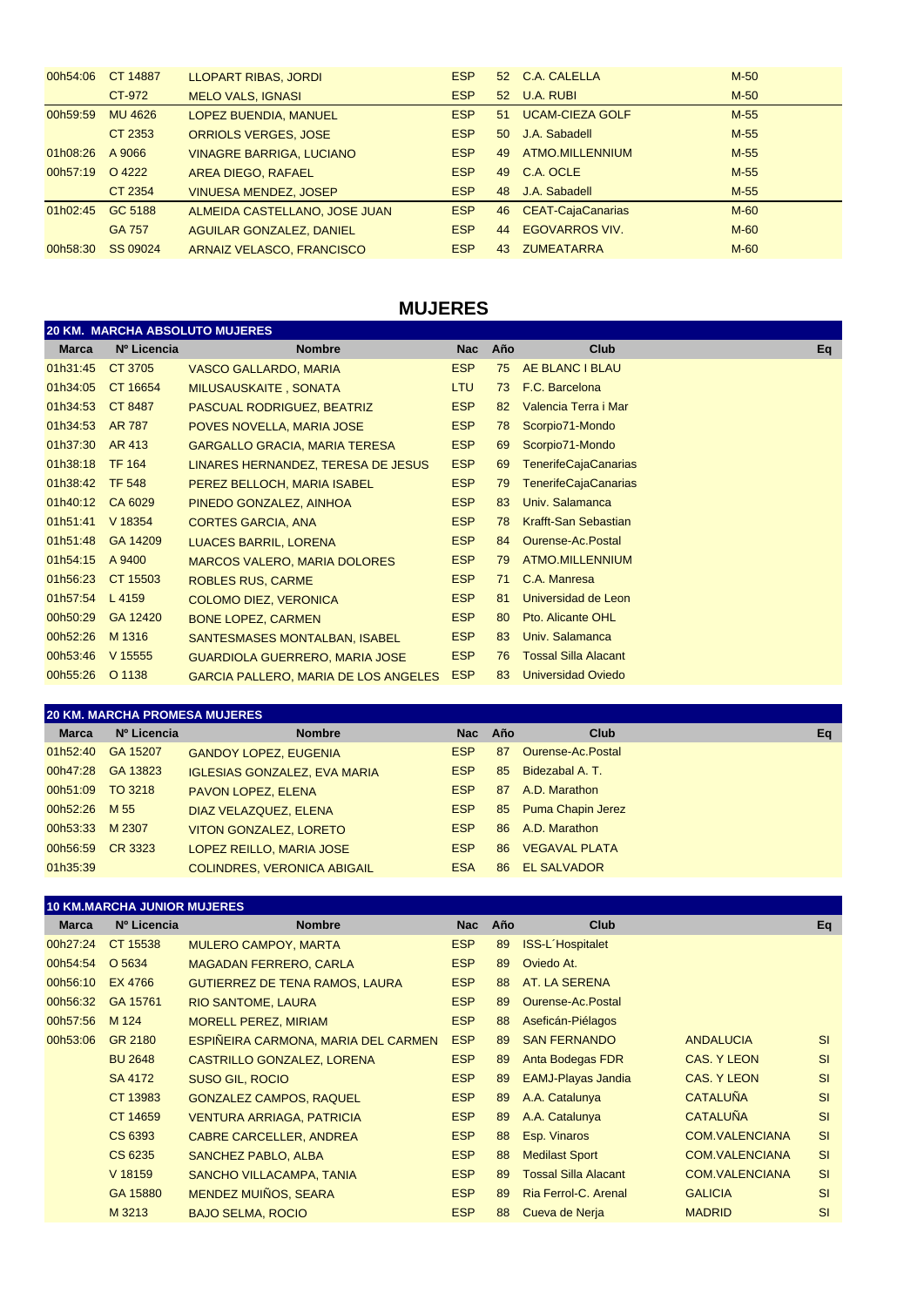|                  | M 1800 | <b>TAKACS, JULIA</b>         | <b>HUN</b> | 89 Pto. Alicante OHL | <b>MADRID</b> | SI. |
|------------------|--------|------------------------------|------------|----------------------|---------------|-----|
| 01h02:16 MU 7831 |        | SONG PUCHE, CRISTINA HAYOUNG | <b>ESP</b> | 89 UCAM-Cartagena    | <b>MURCIA</b> | SI. |

|              | <b>10 KM. MARCHA JUVENIL MUJERES</b> |                                      |            |     |                          |                       |    |  |  |  |
|--------------|--------------------------------------|--------------------------------------|------------|-----|--------------------------|-----------------------|----|--|--|--|
| <b>Marca</b> | Nº Licencia                          | <b>Nombre</b>                        | <b>Nac</b> | Año | Club                     |                       | Eq |  |  |  |
| 00h27:00     | SA 4093                              | <b>MARCOS GOMEZ, BEATRIZ</b>         | <b>ESP</b> | 90  | CajaRural Salamanca      |                       |    |  |  |  |
| 00h27:21     | M 1517                               | PLAZA DIAZ, PATRICIA                 | <b>ESP</b> | 90  | A. A. Moratalaz          |                       |    |  |  |  |
| 00h27:48     | EX 5152                              | <b>VILLALBA CALDERON, ELENA</b>      | <b>ESP</b> | 91  | <b>ALMENDRALEJO</b>      |                       |    |  |  |  |
| 00h28:11     | CT 15589                             | <b>FERRES SERRAT, MARIA</b>          | <b>ESP</b> | 91  | C.A. Laietania           |                       |    |  |  |  |
| 00h54:29     | GA 16958                             | MULLONI MARTINEZ, SAMANTA            | <b>ESP</b> | 90  | Bidezabal A.T.           |                       |    |  |  |  |
| 00h57:13     | CT 15403                             | <b>FRANCO FERNANDEZ, LAURA</b>       | <b>ESP</b> | 91  | A.A. Catalunya           |                       |    |  |  |  |
| 00h55:29     | GR 2568                              | <b>MEDINA PLAZA, SORAYA</b>          | <b>ESP</b> | 91  | <b>JUVEN. GUADIX</b>     | <b>ANDALUCIA</b>      | SI |  |  |  |
| 00h55:57     | GR 2571                              | SANTISTEBAN FERNANDEZ, MARTA         | <b>ESP</b> | 91  | <b>JUVEN. GUADIX</b>     | <b>ANDALUCIA</b>      | SI |  |  |  |
| 00h56:43     | GR 2162                              | <b>ESTEVEZ GARCIA, MARIA DOLORES</b> | <b>ESP</b> | 90  | <b>CIUDAD MOTRIL</b>     | <b>ANDALUCIA</b>      | SI |  |  |  |
|              | <b>AB 1168</b>                       | DIAZ ALBUJER, ALICIA                 | <b>ESP</b> | 90  | AT. CAUDETE              | <b>CAS. LA MANCHA</b> | SI |  |  |  |
|              | <b>CR 3827</b>                       | <b>JIMENEZ ELIPE, LAURA</b>          | <b>ESP</b> | 91  | AT. MEMBRILLA            | <b>CAS. LA MANCHA</b> | SI |  |  |  |
|              | <b>CR 4090</b>                       | DIAZ ROPERO PEREZ BUSTOS, MONICA     | <b>ESP</b> | 91  | <b>AT. CRIPTANA</b>      | <b>CAS. LA MANCHA</b> | SI |  |  |  |
|              | <b>SG 3708</b>                       | CRISTOBAL MUÑOZ, ALICIA              | <b>ESP</b> | 90  | <b>CAS-CAJASEGOVIA</b>   | <b>CAS. Y LEON</b>    | SI |  |  |  |
|              | <b>VA 8389</b>                       | <b>LEON ASENSIO, RAQUEL</b>          | <b>ESP</b> | 91  | CAV-Univ.Valladolid      | <b>CAS. Y LEON</b>    | SI |  |  |  |
|              | CT 14292                             | <b>COSTAL CRUZ, IDOIA</b>            | <b>ESP</b> | 90  | <b>ISS-L'Hospitalet</b>  | <b>CATALUÑA</b>       | SI |  |  |  |
|              | CT 15509                             | <b>MONTANER NOVELLON, ESTER</b>      | <b>ESP</b> | 91  | C.A. Igualada            | <b>CATALUÑA</b>       | SI |  |  |  |
|              | <b>CS 6753</b>                       | DEL CORTE SUÑER, REBECA              | <b>ESP</b> | 91  | Esp. Vinaros             | <b>COM.VALENCIANA</b> | SI |  |  |  |
|              | GA 16786                             | <b>BABARRO GONZALEZ, MARIA</b>       | <b>ESP</b> | 91  | <b>Ourense-Ac.Postal</b> | <b>GALICIA</b>        | SI |  |  |  |
|              | GA 16418                             | <b>BOVIO DEL PUP, AGOSTINA</b>       | <b>ESP</b> | 90  | <b>Ourense-Ac.Postal</b> | <b>GALICIA</b>        | SI |  |  |  |
|              | GA 16789                             | LOPEZ RODRIGUEZ, VERONICA            | <b>ESP</b> | 91  | <b>Ourense-Ac.Postal</b> | <b>GALICIA</b>        | SI |  |  |  |
|              | <b>IB 14298</b>                      | <b>VALLBONA MARTINEZ, MARGALIDA</b>  | <b>ESP</b> | 91  | <b>J.CAPO-FELATNIX</b>   | <b>ISLAS BALEARES</b> | SI |  |  |  |
|              | M 2372                               | ALONSO CASTELO, SARA                 | <b>ESP</b> | 91  | Cueva de Nerja           | <b>MADRID</b>         | SI |  |  |  |
| 00h50:36     | M 2212                               | YERGA VALDEMORO, SANDRA              | <b>ESP</b> | 91  | <b>CAP ALCOBENDAS</b>    | <b>MADRID</b>         | SI |  |  |  |
| 00h23:44     | <b>MU 9138</b>                       | <b>ORTIZ ORTEGA, SILVIA</b>          | <b>ESP</b> | 91  | <b>UCAM-CIEZA GOLF</b>   | <b>MURCIA</b>         | SI |  |  |  |
| 00h54:59     | <b>MU 8555</b>                       | <b>FERRER MORENO, DAVINIA</b>        | <b>ESP</b> | 90  | <b>UCAM-CIEZA GOLF</b>   | <b>MURCIA</b>         | SI |  |  |  |
| 00h57:09     | <b>MU 8891</b>                       | VAL MUÑOZ, MARTA                     | <b>ESP</b> | 91  | <b>UCAM-Cartagena</b>    | <b>MURCIA</b>         | SI |  |  |  |

## **5 KM. MARCHA CADETE MUJERES**

| <b>Marca</b> | Nº Licencia    | <b>Nombre</b>                           | <b>Nac</b> | Año | Club                        |                       | Eq        |
|--------------|----------------|-----------------------------------------|------------|-----|-----------------------------|-----------------------|-----------|
| 26:07:00     | O 5594         | <b>MARTINEZ CACHEIRO, PAULA</b>         | <b>ESP</b> | 92  | <b>Universidad Oviedo</b>   |                       |           |
| 28:07:00     | <b>AR 147</b>  | <b>BERICAT TENIAS, PATRICIA</b>         | <b>ESP</b> | 92  | ATMO. EJEA                  |                       |           |
| 28:29:00     | GA 16992       | <b>CASTRO NOGUEIRA, NEREA</b>           | <b>ESP</b> | 91  | Ourense-Ac.Postal           |                       |           |
| 28:38:00     | <b>TF 4117</b> | AFONSO DELGADO, EDISA ALEJANDRA         | <b>ESP</b> | 92  | Aguere-CajaCanarias         |                       |           |
| 28:40:00     | A 9219         | <b>BONMATI NAVARRO, CRISTINA</b>        | <b>ESP</b> | 92  | ATMO.MILLENNIUM             |                       |           |
| 28:54:00     | <b>TF 4643</b> | <b>VELASQUEZ SOSA, JULIANA MARIA</b>    | <b>VEN</b> | 92  | <b>TenerifeCajaCanarias</b> |                       |           |
| 28:56:00     | CT 16199       | <b>GONZALEZ LOPEZ, YASMINA</b>          | <b>ESP</b> | 92  | <b>PRATENC A.A.</b>         |                       |           |
| 29:10:00     | V 18899        | <b>SHVARYK, NATALIYA</b>                | <b>UKR</b> | 93  | ATMO.MILLENNIUM             |                       |           |
| 26:49:00     | MA 3610        | <b>CAMPOS IRALDE, BARBARA</b>           | <b>ESP</b> | 92  | Cueva de Nerja              | <b>ANDALUCIA</b>      | <b>SI</b> |
| 27:26:00     | GR 2612        | <b>HIDALGO MONTES, MARIA DEL CARMEN</b> | <b>ESP</b> | 93  | <b>CIUDAD MOTRIL</b>        | <b>ANDALUCIA</b>      | SI        |
| 27:59:00     | GR 2563        | CASADO JIMENEZ, Mª ELENA                | <b>ESP</b> | 92  | <b>JUVEN. GUADIX</b>        | <b>ANDALUCIA</b>      | SI        |
| 28:37:00     | GR 2559        | <b>ALCALDE PASTOR, ESTELA</b>           | <b>ESP</b> | 92  | <b>JUVEN. GUADIX</b>        | <b>ANDALUCIA</b>      | SI        |
|              | AB 1369        | <b>CARRILERO BLASCO, CARMEN</b>         | <b>ESP</b> | 92  | POL. LA RODA                | <b>CAS. LA MANCHA</b> | SI        |
|              | <b>CU 1353</b> | <b>HERRAIZ RAMOS, SARA</b>              | <b>ESP</b> | 92  | <b>CASAS COLGADAS</b>       | <b>CAS. LA MANCHA</b> | SI        |
|              | AB 1458        | <b>LARIOS LOPEZ, MARIA</b>              | <b>ESP</b> | 92  | AT. ALBACETE                | <b>CAS. LA MANCHA</b> | SI        |
|              | <b>CR 4088</b> | SANCHEZ DE LA GUIA, LUCIA               | <b>ESP</b> | 92  | <b>AT. CRIPTANA</b>         | <b>CAS. LA MANCHA</b> | SI        |
|              | <b>BU 2915</b> | <b>BLANCO ALONSO, SANDRA</b>            | <b>ESP</b> | 92  | Anta Bodegas FDR            | <b>CAS. Y LEON</b>    | SI        |
|              | <b>BU 2914</b> | MOVILLO GONZALEZ, REBECA                | <b>ESP</b> | 92  | <b>Anta Bodegas FDR</b>     | <b>CAS. Y LEON</b>    | SI        |
|              | <b>SG 3856</b> | POLO ROMERO, MARIA DEL PINAR            | <b>ESP</b> | 93  | <b>CAS-CAJASEGOVIA</b>      | <b>CAS. Y LEON</b>    | SI        |
|              | SG 3872        | RUANO AGUADO, CRISTINA                  | <b>ESP</b> | 93  | <b>CAS-CAJASEGOVIA</b>      | <b>CAS, Y LEON</b>    | SI        |
|              | CT 16194       | COSTAS MUÑOZ, AINHOA                    | <b>ESP</b> | 92  | <b>ISS-L'Hospitalet</b>     | <b>CATALUÑA</b>       | SI        |
|              | CT 16922       | <b>GONZALEZ CAMPS, SILVIA</b>           | <b>ESP</b> | 92  | C.A. Igualada               | <b>CATALUÑA</b>       | SI        |
|              | CT 16531       | <b>JUAREZ GALLARDO, MAR</b>             | <b>ESP</b> | 93  | <b>AT. SANT CELONI</b>      | <b>CATALUÑA</b>       | SI        |
|              | CT 16912       | RODRIGUEZ HARO, CARLA                   | <b>ESP</b> | 93  | <b>C.E. MONTORNES</b>       | <b>CATALUÑA</b>       | SI        |
| 28:47:00     | V 18364        | <b>VACA MENESES, SAMIRA FERNANDA</b>    | <b>ECU</b> | 93  | <b>ATMO.MILLENNIUM</b>      | <b>COM.VALENCIANA</b> | SI        |
|              | V 19025        | ALIAGA GALVEZ, VERONICA                 | <b>ESP</b> | 92  | C.A. Torrent                | <b>COM.VALENCIANA</b> | SI        |
|              | V 18446        | PEDRIDO ALONSO, ALEJANDRA               | <b>ESP</b> | 92  | Valencia Terra i Mar        | <b>COM.VALENCIANA</b> | SI        |